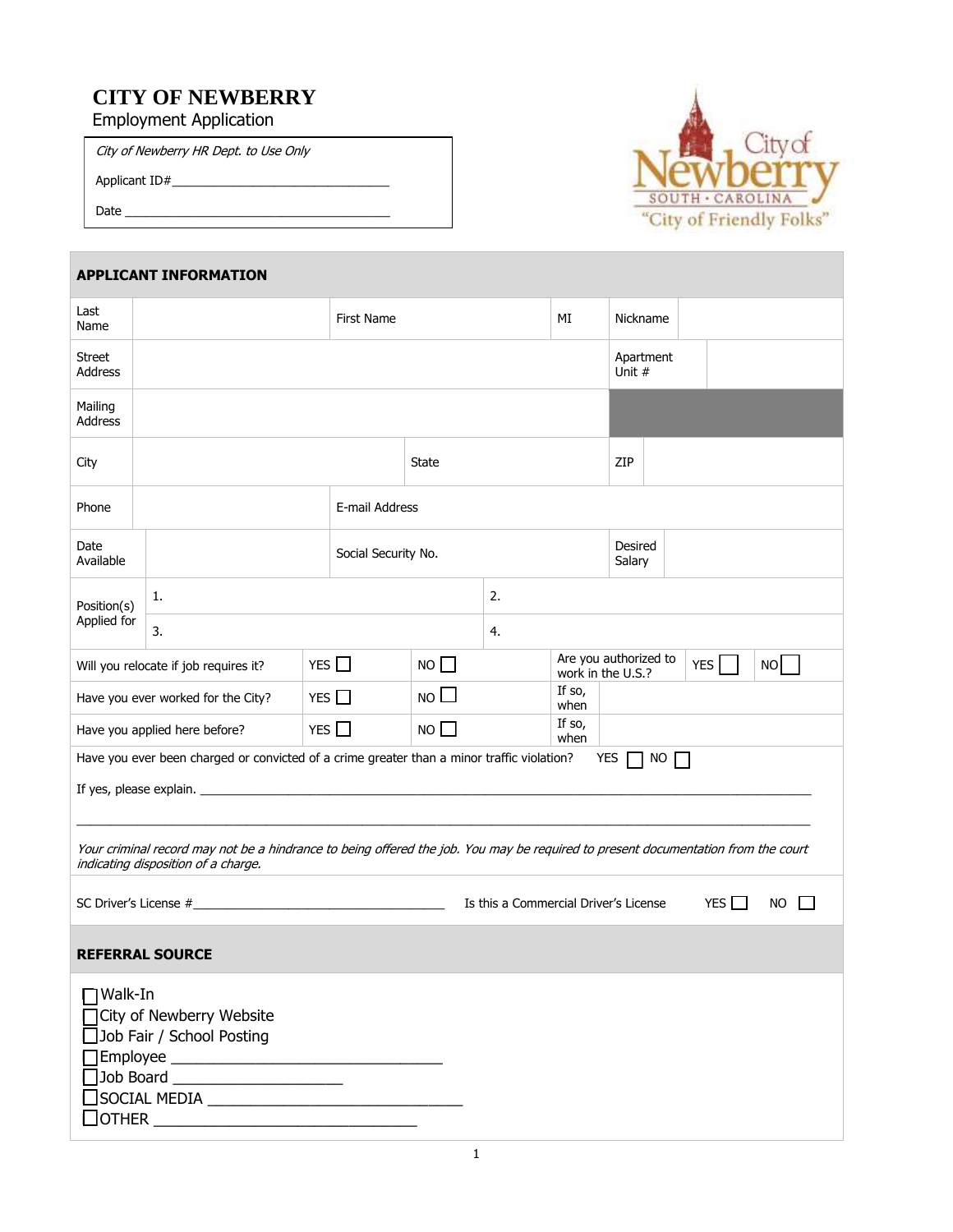| <b>EDUCATION</b>                                         |                                                                              |    |         |                    |       |           |                  |  |
|----------------------------------------------------------|------------------------------------------------------------------------------|----|---------|--------------------|-------|-----------|------------------|--|
| High<br>School                                           |                                                                              |    |         | Address            |       |           |                  |  |
| From                                                     |                                                                              | To |         |                    |       | Graduate? | Degree:          |  |
| College                                                  |                                                                              |    | Address |                    |       |           |                  |  |
| From                                                     |                                                                              | To |         |                    |       | Graduate? | Degree:          |  |
| College                                                  |                                                                              |    |         | Address            |       |           |                  |  |
| From                                                     |                                                                              | To |         |                    |       | Graduate? | Degree:          |  |
| Certifications:                                          |                                                                              |    |         |                    |       |           |                  |  |
|                                                          | PREVIOUS EMPLOYMENT - START FROM MOST RECENT AND AT LIST THREE (3) EMPLOYERS |    |         |                    |       |           |                  |  |
| Company                                                  |                                                                              |    |         |                    | Phone |           |                  |  |
| Address                                                  |                                                                              |    |         | Supervisor         |       |           |                  |  |
| Job Title                                                |                                                                              |    |         | Starting<br>Salary |       |           | Ending<br>Salary |  |
| Responsibilities                                         |                                                                              |    |         |                    |       |           |                  |  |
| Dates of Employment:                                     |                                                                              |    |         |                    |       |           |                  |  |
| Reason for Leaving:                                      |                                                                              |    |         |                    |       |           |                  |  |
| May we contact your previous supervisor for a reference? |                                                                              |    |         |                    |       |           |                  |  |
| If no, please explain why.                               |                                                                              |    |         |                    |       |           |                  |  |
|                                                          |                                                                              |    |         |                    |       |           |                  |  |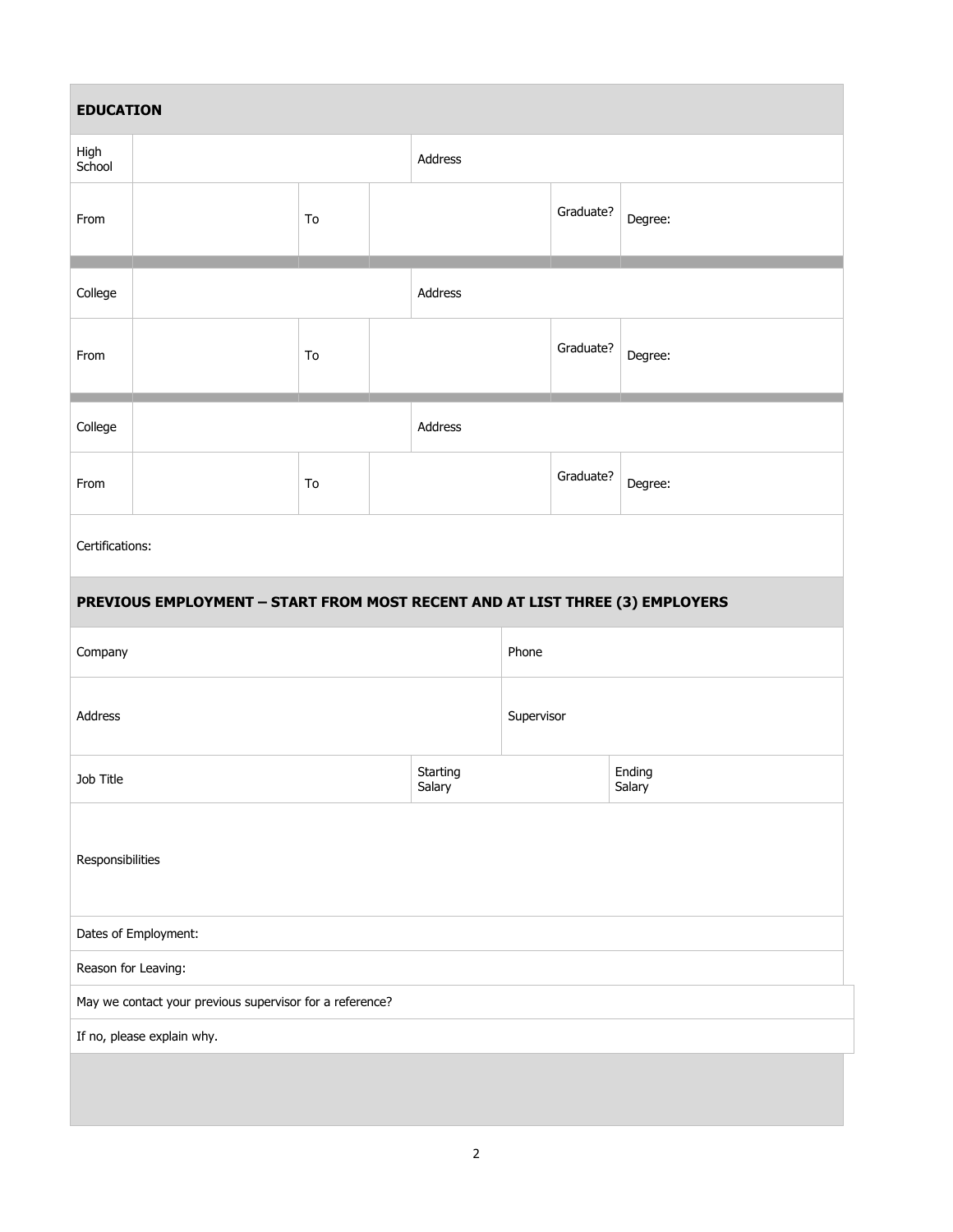| PREVIOUS EMPLOYMENT CONTINUED                            |                    |            |                  |  |  |  |  |
|----------------------------------------------------------|--------------------|------------|------------------|--|--|--|--|
| Company                                                  |                    | Phone      |                  |  |  |  |  |
| Address                                                  |                    | Supervisor |                  |  |  |  |  |
| Job Title                                                | Starting<br>Salary |            | Ending<br>Salary |  |  |  |  |
| Responsibilities                                         |                    |            |                  |  |  |  |  |
| Dates of Employment                                      |                    |            |                  |  |  |  |  |
| Reason for Leaving:                                      |                    |            |                  |  |  |  |  |
| May we contact your previous supervisor for a reference? |                    |            |                  |  |  |  |  |
| If no, please explain why.                               |                    |            |                  |  |  |  |  |
|                                                          |                    |            |                  |  |  |  |  |
| Company                                                  |                    | Phone      |                  |  |  |  |  |
| Address                                                  |                    | Supervisor |                  |  |  |  |  |
| Job Title                                                | Starting<br>Salary |            | Ending<br>Salary |  |  |  |  |
| Responsibilities                                         |                    |            |                  |  |  |  |  |
| Dates of Employment:                                     |                    |            |                  |  |  |  |  |
| Reason for Leaving:                                      |                    |            |                  |  |  |  |  |
| May we contact your previous supervisor for a reference? |                    |            |                  |  |  |  |  |
| If no, please explain:                                   |                    |            |                  |  |  |  |  |
| Please list relevant skills and job-related information: |                    |            |                  |  |  |  |  |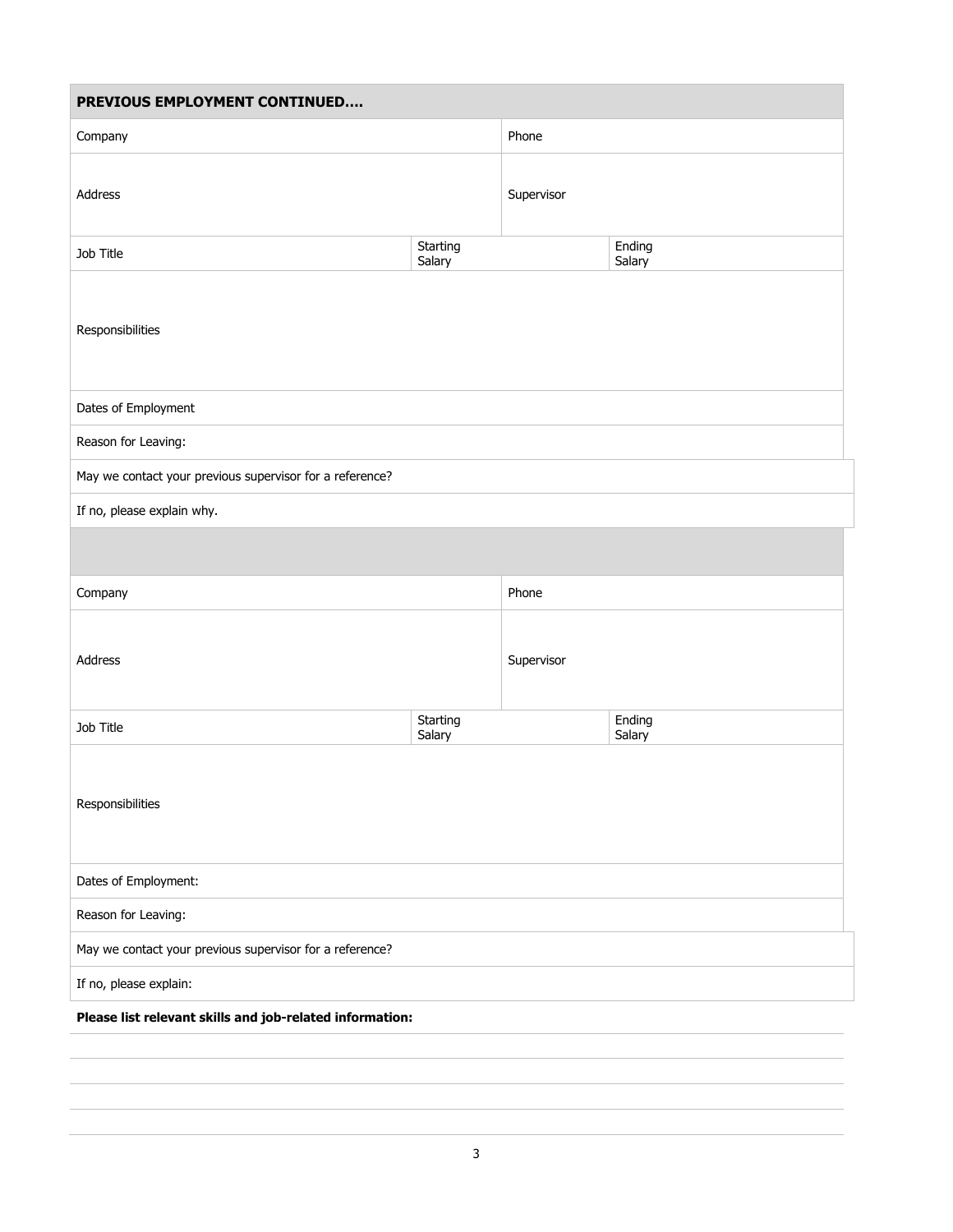| Please explain any gaps in employment: |  |  |  |
|----------------------------------------|--|--|--|
|                                        |  |  |  |

#### **CERTIFICATIONS / SPECIAL LICENSES OR TRAINING**

#### **SKILLS AND OTHER QUALIFICATIONS**

☐Word Processing/Typing ☐ MS Office ☐Multi-Line Phone System ☐ Email ☐ Internet

OTHER SKILLS OR SOFTWARE:

JOB-RELATED ORGANIZATION(S), SPECIAL AWARDS OR ACCOMPLISHMENTS:

Other Languages Spoken Fluency and the United States of the Fluency Fluency

#### **MILITARY SERVICE**

Branch:

Dates of Service:

Rank at Discharge:

Type of Discharge:

If other than honorable, explain:

**REFERENCES –** List 3 business or work references we may contact that you are not related to.

| Name:                                                       | Phone: |
|-------------------------------------------------------------|--------|
| Years Known and How:                                        |        |
| Name:                                                       | Phone: |
| Years Known and How:                                        |        |
| Name:                                                       | Phone: |
| Years Known and How:                                        |        |
| <b>OTHER</b>                                                |        |
| Do you know anyone working for the City of Newberry?        |        |
| If Yes, who?                                                |        |
| Are you related to anyone working for the City of Newberry? |        |
| If Yes, who?                                                |        |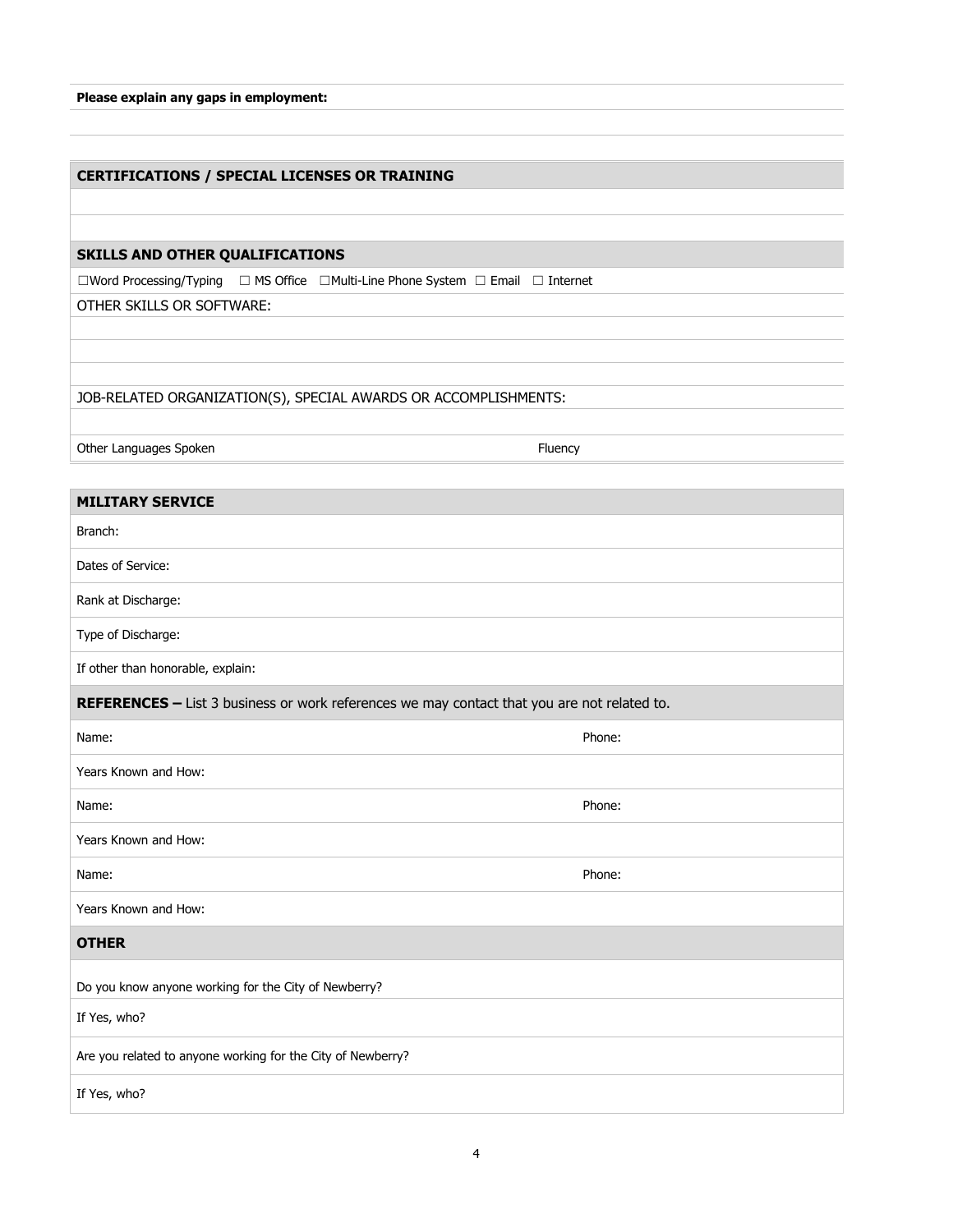#### **VOLUNTEER / COMMUNITY SERVICE**

| Organization:                                                                                                                                                                                                                                                                                                                                           |
|---------------------------------------------------------------------------------------------------------------------------------------------------------------------------------------------------------------------------------------------------------------------------------------------------------------------------------------------------------|
| Dates:                                                                                                                                                                                                                                                                                                                                                  |
| Duties / Assignments:                                                                                                                                                                                                                                                                                                                                   |
| Contact Person and Phone<br>Number:                                                                                                                                                                                                                                                                                                                     |
| <b>DISCLAIMER AND SIGNATURE</b>                                                                                                                                                                                                                                                                                                                         |
| I certify that my answers are true, complete and correct to the best of my knowledge.                                                                                                                                                                                                                                                                   |
| I expressly authorize, without reservation, the employer, its representatives, employees or agents to contact and obtain<br>information from all references (personal and professional), employers, public agencies, educational institutions and to<br>otherwise verify the accuracy of all information provided by me in this application and resume. |
| If this application leads to employment, I understand that false or misleading information in my application or interview<br>may result in my release.                                                                                                                                                                                                  |
| I understand that this employer does not unlawfully discriminate in employment and no question on this application is<br>used for limiting or eliminating any applicant from consideration on any basis prohibited by applicable local, state or<br>federal law.                                                                                        |
| If I am hired, I understand that I am free to resign at any time, with or without cause and with or without notice, and the<br>employer reserves the same right to terminate my employment at any time, with or without cause and with or without<br>notice, except as required by law.                                                                 |
| Signature<br>Date                                                                                                                                                                                                                                                                                                                                       |
|                                                                                                                                                                                                                                                                                                                                                         |

## **CERTIFICATION**

I hereby certify that I, \_\_\_\_\_\_\_\_\_\_\_\_\_\_\_\_\_\_\_\_\_\_\_\_\_\_\_\_\_\_\_, have made no willful misrepresentations,

omissions, or falsifications on my application dated \_\_\_\_\_\_\_\_\_\_\_\_\_\_\_\_\_\_\_\_\_\_\_\_\_\_\_\_\_\_\_\_\_\_, and that all statements

and answers are true and correct to the best of my knowledge.

I understand that any falsifications, withholding, or failure to answer all questions completely and accurately may cause denial or separation from employment.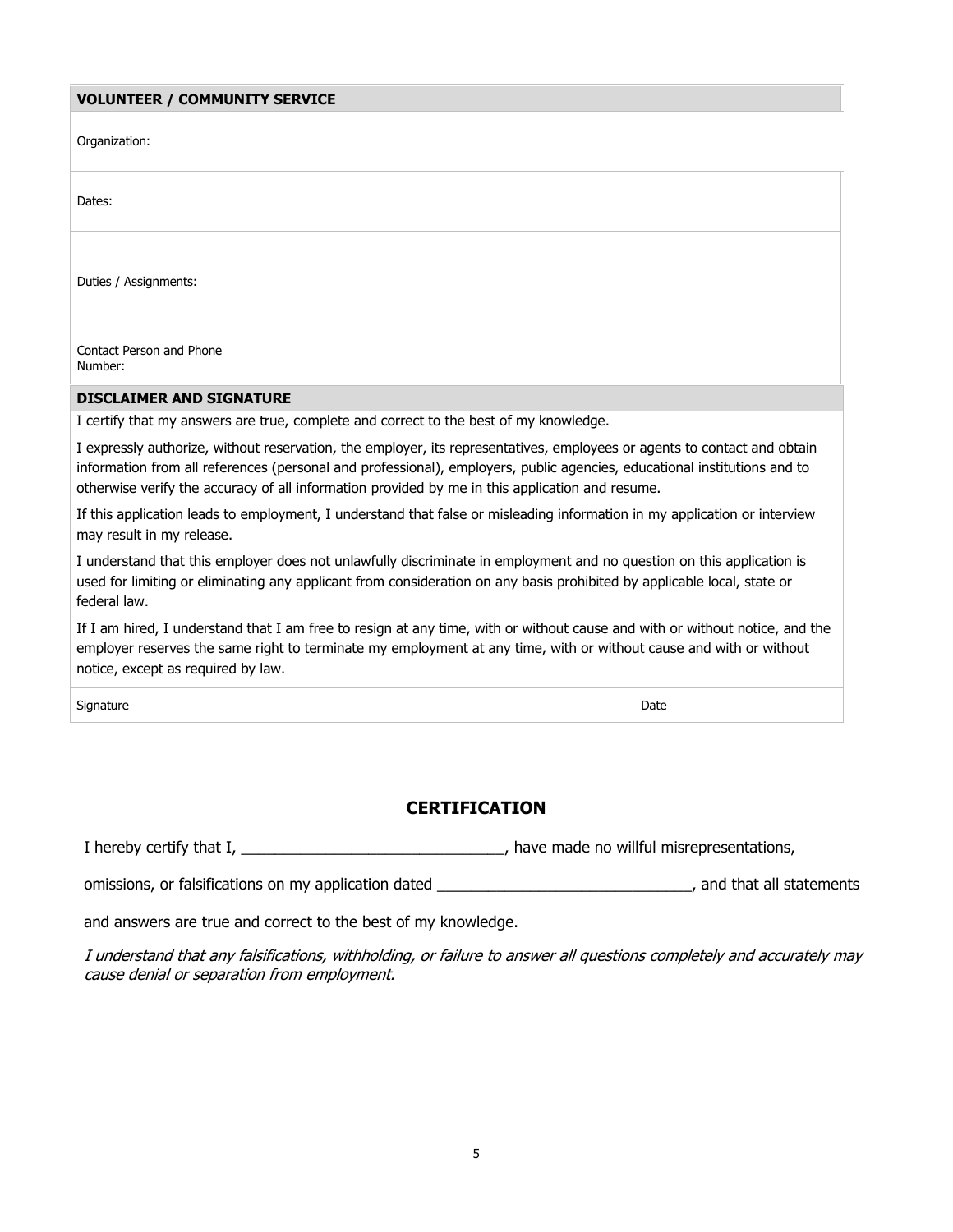### **CRIMINAL HISTORY AUTHORIZATION**

I authorize the City of Newberry to obtain a report on my criminal history in order to determine my suitability for employment. For the purpose of obtaining this report, I provide the following information:

Social Security No.: \_\_\_\_\_\_\_\_\_\_\_\_\_\_\_\_\_\_\_\_\_\_\_\_

Date of Birth: \_\_\_\_\_\_\_\_\_\_\_\_\_\_\_\_\_\_\_\_\_\_\_\_\_\_\_\_\_

Current Address: \_\_\_\_\_\_\_\_\_\_\_\_\_\_\_\_\_\_\_\_\_\_\_\_\_\_\_\_\_\_\_\_\_\_\_\_\_\_\_\_\_\_\_\_\_\_\_\_\_\_\_\_\_\_\_\_\_\_\_\_\_\_\_\_\_\_\_

\_\_\_\_\_\_\_\_\_\_\_\_\_\_\_\_\_\_\_\_\_\_\_\_\_\_\_\_\_\_\_\_ \_\_\_\_\_\_\_\_\_\_\_\_\_\_\_\_\_\_\_\_\_\_\_\_

## **CONSENT & AUTHORIZATION TO RELEASE PERSONNEL INFORMATION**

I, \_\_\_\_\_\_\_\_\_\_\_\_\_\_\_\_\_\_\_\_\_\_\_\_\_\_\_, do hereby consent to release to the City of Newberry, South Carolina, all information contained in any personnel file(s) relating to my employment with all previous employers, in whatever form it may be so held and in whatever office that it is stored.

This consent and authorization allows for the reading and duplication of such information and includes paper writings, records, evaluations, tape recordings, and any other information contained in such file(s). Further, this consent and authorization allows such agency to retain in its possession any copies, notes, or other information obtained because of my consent.

This consent and authorization is given freely and voluntarily.

(Applicant's Signature) (Date)